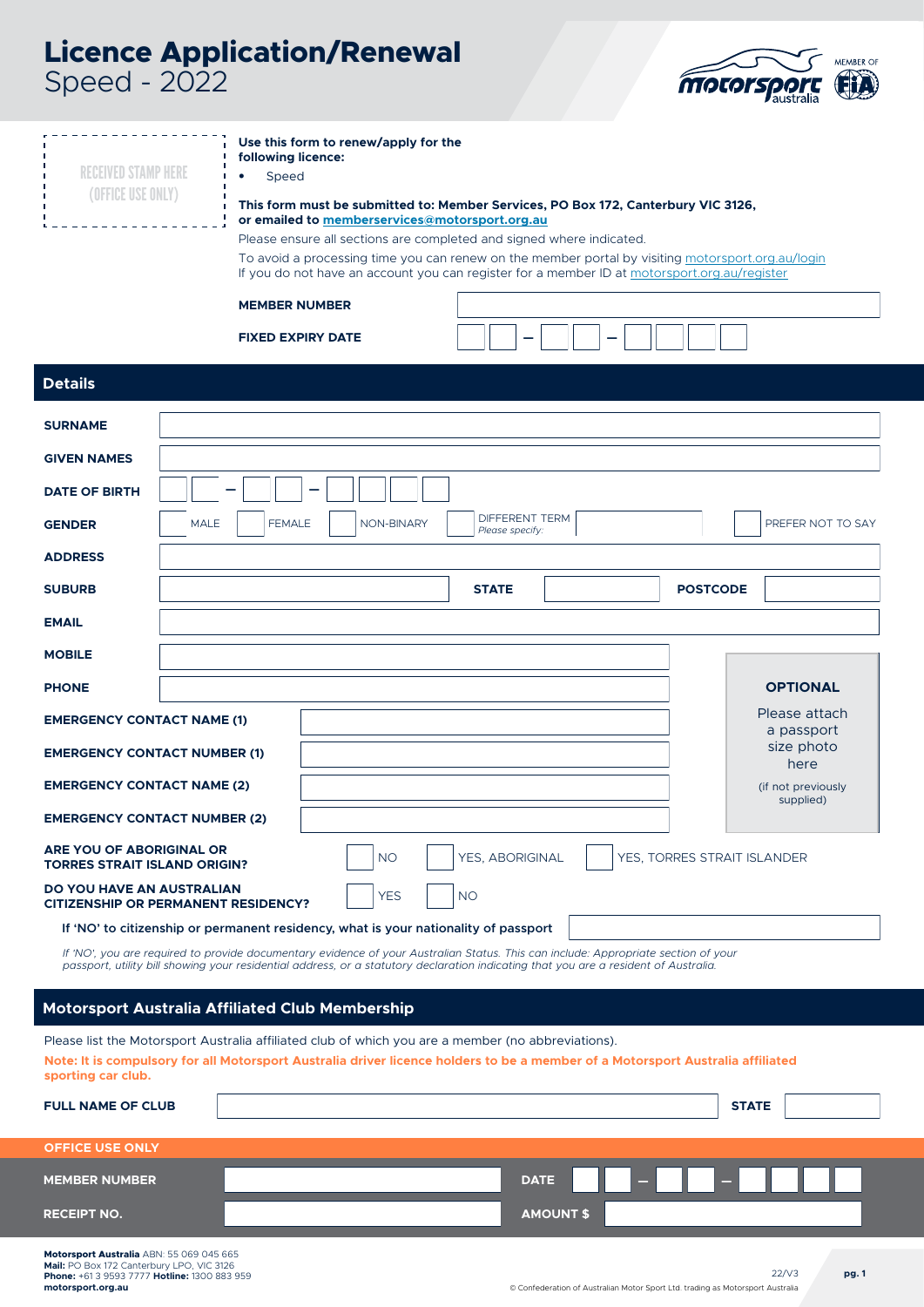# **Licence Application/Renewal**

Speed - 2022



# **Changes to Your Licence**

#### **MOTORSPORT AUSTRALIA APP**

#### Your licence is now accessible on the **Motorsport Australia App.**

This free app is available on the **[App Store](https://apps.apple.com/au/app/motorsport-australia/id1533757962)** and **[Google Play](https://play.google.com/store/apps/details?id=com.melbappdev.motorsportmembers)**, and it is directly linked to your existing Motorsport Australia Member Portal profile. You'll no longer have to wait for your licence to arrive in the mail, and there's no more carrying around another card in your wallet. Your Motorsport Australia licence is now in the palm of your hand.

Contact the Member Services Team on 1300 883 959 or at [memberservices@motorsport.org.au](mailto:memberservices%40motorsport.org.au?subject=) for more information.

# **Licence Selection**

#### **AIMSS Contribution**

If you **do not** wish to make a \$10.00 contribution to AIMSS, please tick the box, and reduce your Grand Total by \$10.00 Please note, a \$10.00 AIMSS Contribution is *included* in adult licence fee (not applicable to junior licences). *The Australian Institute of Motor Sport Safety is a national not-for-profit organisation founded by Motorsport Australia, which is committed* 

*to improving safety in motorsport at all levels in Australia. Visit aimss.com.au for more information.*

# **SPEED**

# **Speed Licence \$130**

Valid for the following event types:

- Motorkhana/Khanacross
- Observed Section Trials
- Touring Road Events (which contain no closed road sections and no speed sub-events
- Touring Assemblies and other non-timed road events
- Drifting
- Hillclimb
- Sprint/Super Sprint
- Type 1 Rallycross and Rally Sprint
- Regularity Trials

*This is a guide only, check with event organisers to ensure your licence type is suitable for the event you plan to undertake.*

# **Additional Options**

#### **Motorsport Australia Manual: \$5.00**

The Technical Manual is available at motorsport.org.au. If you require a printed copy, please tick and add \$5.00 to the Grand Total.



#### **Licence Card: \$5.00**

Your licence is now accessed on the Motorsport Australia app, and can be displayed at all events. Please tick if you would still like to receive a plastic hard card and add \$5.00 to the grand total.

# **Fee Options**

# **Urgent Fee: \$90.00**

Please tick if you require your licence within five working days of being received by Motorsport Australia please add \$90.00 to the Grand Total.

Grand total should reflect the total of licence fee and options selected.

### **\$35.00 Speed Event Shirt** Motorsport Australia branded, 100%



# **Payment**

| Paying by (please tick appropriate box)                                                                                           | <b>Debit or Credit Card details</b> |      |            |  |  |
|-----------------------------------------------------------------------------------------------------------------------------------|-------------------------------------|------|------------|--|--|
| <b>Cheque/Money Order</b>                                                                                                         | Name on card                        |      |            |  |  |
| (Made payable to "Motorsport Australia")                                                                                          | <b>Card number</b>                  |      |            |  |  |
| <b>Debit or Credit Card</b><br>(Please complete details. Please note that American<br>Express is not able to be used for payment) | <b>Card expiry</b>                  |      | <b>CVV</b> |  |  |
|                                                                                                                                   | <b>Card type</b>                    | Visa | Mastercard |  |  |
|                                                                                                                                   | <b>Signed</b>                       |      |            |  |  |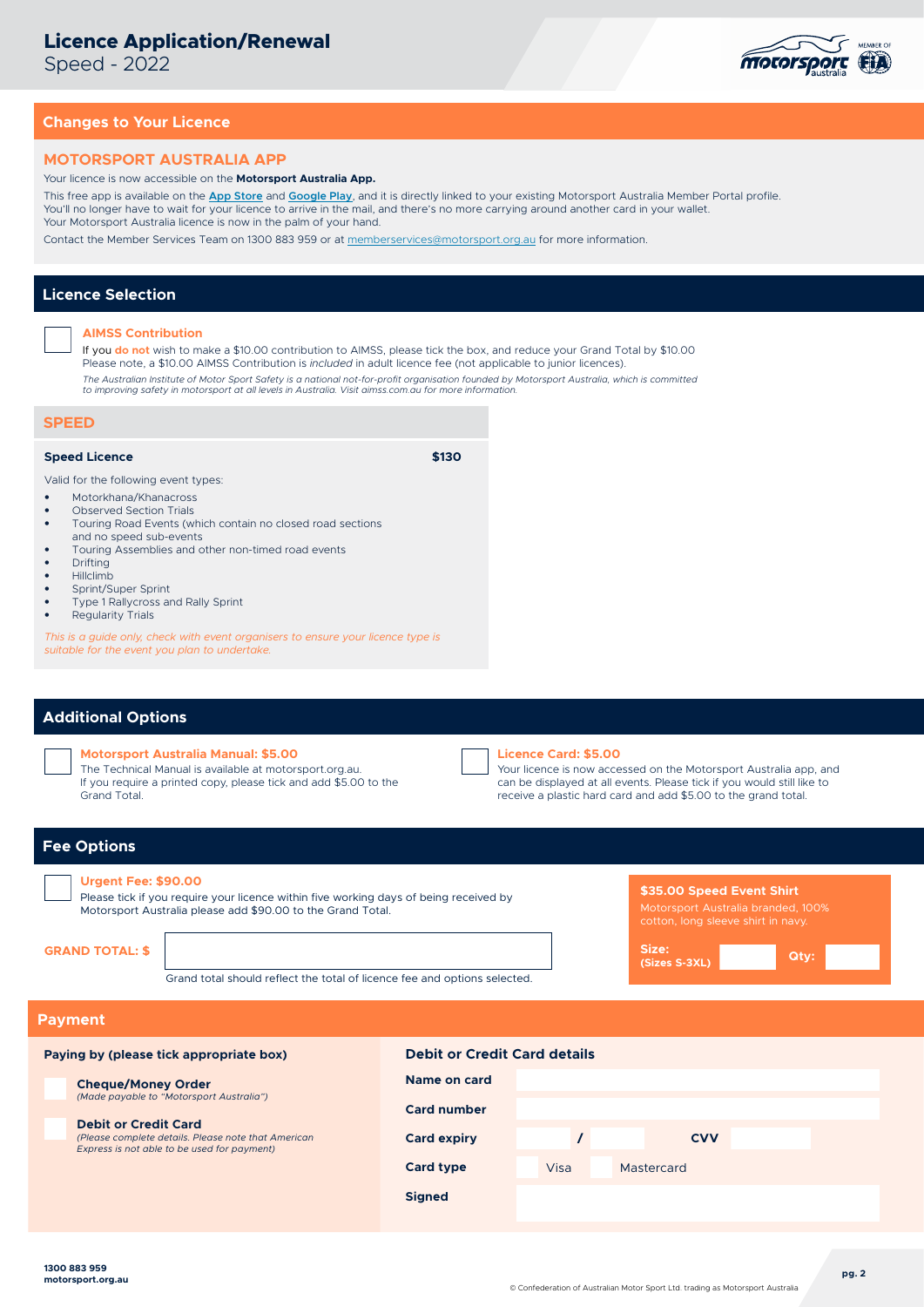# **Licence Application/Renewal**

Speed - 2022



# **Health Statement (must be completed by all applicants)**

**Please indicate if you have any significant or recurrent problems with any of the following:**

| Anxiety/depression or other mental health condition | Headaches/migraine/head injury                                                                                |  |
|-----------------------------------------------------|---------------------------------------------------------------------------------------------------------------|--|
| <b>Diabetes</b>                                     | Heart disease                                                                                                 |  |
| Epilepsy                                            | Any medical condition that may negatively impact your capacity to safely participate in motorsport activities |  |
| Fits/fainting/dizziness                             | Please specify                                                                                                |  |

**If you have ticked any of the above, you are required to provide additional information relating to your condition.**  For more information go to: [motorsport.org.au/membership/medical](https://motorsport.org.au/membership/medical) or contact Member Services on 1300 883 959

### **Please indicate if you are affected by any of the following conditions:**

| Do you suffer from any allergies?<br>Please specify |  |
|-----------------------------------------------------|--|
| Hearing loss or deafness                            |  |
| Do you wear glasses or contact lenses when driving? |  |

If you have ticked any of the above, you are **not** required to provide any additional information relating to these conditions and can continue with your application.

#### **PROVIDE DETAILS OF ANY OTHER MEDICAL CONDITION OR DISABILITY WHICH COULD RESTRICT YOU GENERALLY**

*(eg. Knee injury, broken foot, broken arm)*

Motorsport Australia may request further information from you or your doctor before accepting your application for a licence. Depending on your medical history or status, Motorsport Australia may not be able to issue you with a licence.

**Please note that you are under a continuing obligation to inform Motorsport Australia of any medical matter that may or could impact your physical or mental capacity to participate in Motorsport Activities.**

# **Crashtag Consent**

I consent to any medical practitioner, first aid provider or allied health professional providing first aid or medical treatment to me at or in relation to a motorsport event entering my information into Crashtag or accessing information about me stored in Crashtag *Visit [crashtag.com](https://crashtag.com/) for more information about the motorsport incident reporting application*

# **Fit and Proper Person**

I acknowledge and agree that it is a fundamental condition of issue of this licence and its continuing validity that I:

- 1. have advised Motorsport Australia in writing of any act, omission, fact or circumstance which may affect my ability to be and remain a fit and proper person to hold this licence and exercise the duties and privileges that relate to it;
- 2. have advised Motorsport Australia in writing if I have been found guilty of or charged with any: a. serious indictable criminal offence; or
- b. sexual offence, (unless this is a 'spent' or 'annulled'1 conviction); and
- 3. undertake to advise Motorsport Australia immediately in writing upon any court of competent
- jurisdiction making any such finding, or upon being charged with any such offence.

I acknowledge and agree that Motorsport Australia may, in its absolute discretion (subject to this clause) refuse to issue, suspend or withdraw this licence at any time should Motorsport Australia reasonably form the view that I may not be, or am not, a fit and proper person to be granted or hold this licence and/or exercise any of the duties and/or privileges that arise from, or relate, to it, however I understand that before a licence is refused, suspended or withdrawn by Motorsport Australia I will be afforded the opportunity to address the Motorsport Australia Board in writing on the proposed refusal, suspension or withdrawal.

1 As determined by the Crimes Act 1914 (Cth), Criminal Records Act 1991 (NSW), Criminal Law (Rehabilitation of Offenders) Act 1986 (Qld), Spent Convictions Act 2000 (ACT), Criminal Records (Spent Convictions) Act 1992 (NT), Spent Convictions Act 1988 (WA) and/or the Annulled Convictions Act 2003 (Tas) (including their successors and replacements.)

**SIGNATURE**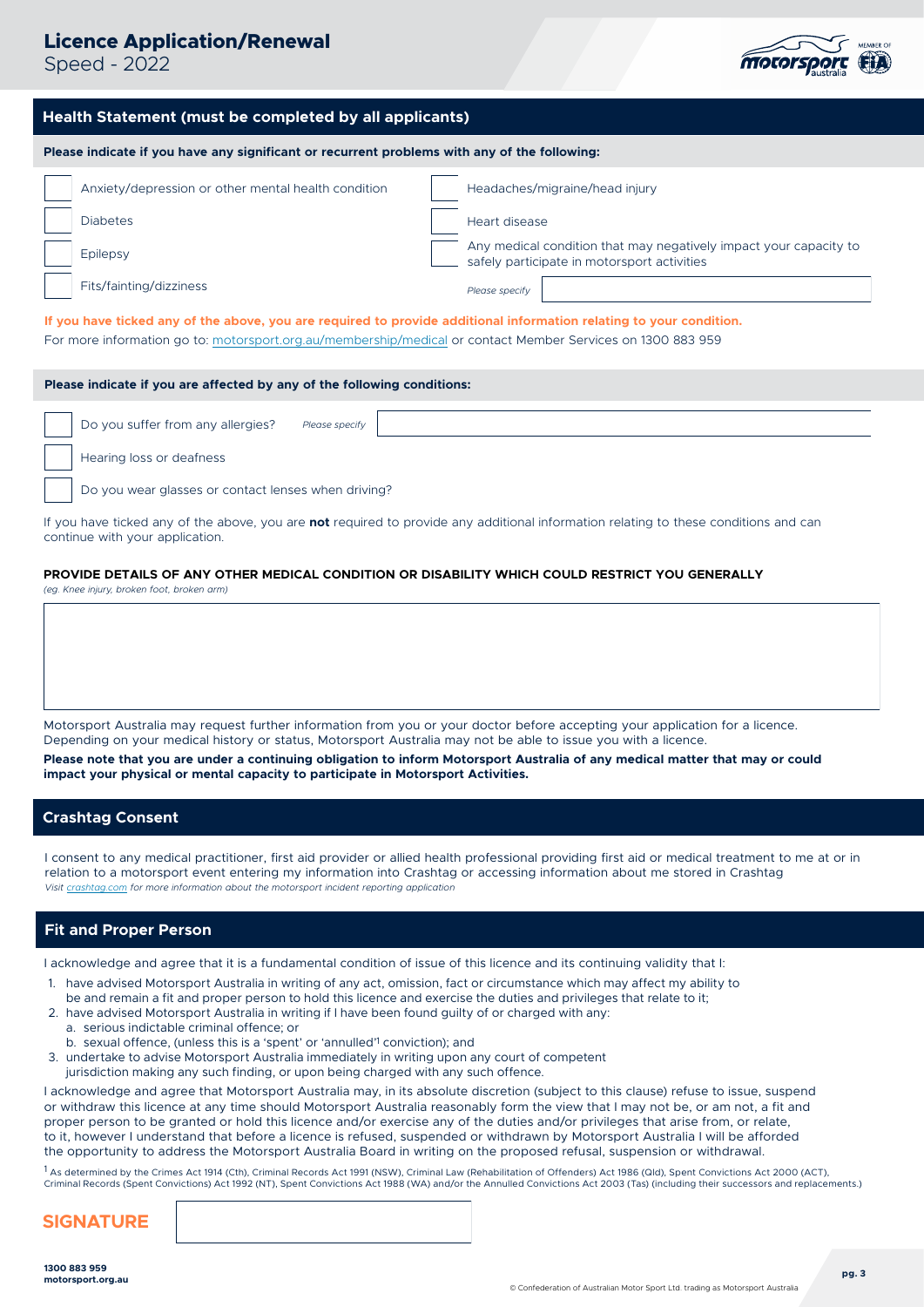Speed - 2022



# **Risk Warning and Disclaimer**

**Motorsport Activities are inherently dangerous recreational activities and there is significant risk of injury, disability or death. If you do not wish to be exposed to such risks, then you should not participate in the Motorsport Activities.**

#### **Acknowledgement of Risks**

- I acknowledge that the risks associated with attending or participating in Motorsport Activities include but are **not limited** to the risk that I may suffer harm as a result of:
- motor vehicles (or parts of them) colliding with other motor vehicles or persons or property; other participants acting dangerously or with lack of skills;
- high levels of noise exposure;
- 
- acts of violence and other harmful acts (whether intentional or inadvertent) committed by persons attending or participating in the event; and and the failure or unsuitability of facilities (including grand-stands, fences

**Exclusion of Liability, Release and Indemnity** In exchange for being able to attend or participate in the Motorsport Activities, **I will and agree to:**  to **release** Motorsport Australia and the Entities to the extent that any or all of them are providing Recreational Services from all liability for:

- my **death**;
- any **physical or mental injury** (including the aggravation, acceleration or recurrence of such an injury);
- 
- the contraction, aggravation or acceleration of a **disease** including but not only COVID-19;<br>• the coming into existence, the aggravation, acceleration or recurrence of any other **condition, circumstance, occurrence, act state of affairs:**
	- that is or may be harmful or disadvantageous to me or the community; or
	- that no or may be naminal or allocation aggregate to me or the community,
- any claim for any costs and expenses I may incur as a consequence of any of the above; arising from my participation in or attendance at the Motorsport Activities;
- 
- to indemnify and hold harmless and keep indemnified Motorsport Australia and the Entities to the maximum extent permitted by law in respect of any Claim by any person; and to attend at or participate in the Motorsport Activities at my own risk.

#### **I understand that:**

- nothing in this document excludes, restricts or modifies any rights that I may have as a result of significant personal injury that is caused by the Reckless Conduct of Motorsport Australia and the Entities as the supplier of the Motorsport Activities and Recreational Services;
- nothing in this document prevents Motorsport Australia and the Entities from relying on any laws (including statute and common law) that limit or preclude their liability; nothing in this document excludes any term or quarantee which under statute cannot be excluded, however the liability of Motorsport Australia and the Entities is limited to the minimum nothinum provided to the minimum mate
- liability allowable by law; nothing in this document precludes me from making a claim under a Motorsport Australia insurance policy where I am expressly entitled to make a claim under that insurance policy; and
- Motorsport Australia has arranged for limited personal injury insurance coverage which may provide me with some protection for loss, damage or injury that I may suffer during my participation in the Motorsport Activities. I acknowledge and accept that the insurance taken out by Motorsport Australia may not provide me with full indemnity for loss, damage or<br>injury that I may suffer during my partic my own insurance arrangements are ultimately my responsibility and I will arrange any additional coverage at my expense after taking into account Motorsport Australia's insurance arrangements, this document and my own circumstances.

#### **Where Motorsport Activities are held in the following jurisdictions, I acknowledge that I have also read and accept the following warnings:**

Under Australian Government Consumer Law (which is part of the **Competition and Consumer Act 2010 (Commonwealth)**), several guarantees are implied into contracts for the supply of certain goods and services. I agree that the application of all or any of the provisions of Subdivision B of Division 1 of Part 3-2 of Australian Consumer Law (i.e. guarantees relating to the supply of services), the exercise of rights conferred by those provisions, and any liability of Motorsport Australia and the Entities for a failure to comply with any such guarantees, are<br>excluded. However, such exclus

- 
- death, physical or mental injury (including aggravation, acceleration or recurrence of such an injury of the individual);<br>● contraction, aggravation or acceleration of a disease of an individual; or
- the coming into existence, the aggravation, acceleration or recurrence of any other condition, circumstance, occurrence, activity, form of behaviour, course of conduct or state of affairs<br>in relation to an individual that

This exclusion does not apply to significant personal injury suffered by me as a result of the reckless conduct of Motorsport Australia and the Entities.

#### **Warning Applicable in Relation to Motorsport Activities Held in Victoria Warning Under The Australian Consumer Law and Fair Trading Act 2012:**

Under The Australian Consumer Law (Victoria), several statutory guarantees apply to the supply of certain goods and services. These guarantees mean that the supplier named on this form is required to ensure that the recreational services it supplies to me

- are rendered with due care and skill;
- are reasonably fit for any purpose which I either expressly or by implication, make known to the supplier; and
- might reasonably be expected to achieve any result I have made known to the supplier.<br>Under section 22 of the **Australian Consumer Law and Fair Trading Act 2012 (Vic)**, the supplier is entitled to ask me to agree that t if I sign this form, I am agreeing that any rights to sue the supplier under the **Australian Consumer Law and Fair Trading Act 2012** if I am killed or injured because the services were not in
- accordance with these guarantees, are excluded, restricted or modified in the way set out in this form.<br>**Note:** I note that the change to my rights, as set out in this form, does not apply if my death or injury is due to g

"Gross negligence" in relation to an act or omission, means doing the act or omitting to do an act with reckless disregard, with or without consciousness, for the consequences of the act or<br>omission. See regulation 5 of th

**Warning Applicable in Relation to Motorsport Activities Held in South Australia**<br>Under sections 60 and 61 of **The Australian Consumer Law (SA)**, if a person in trade or commerce supplies me with services (including recrea that those services:

will be rendered with due care and skill; and

- any product resulting from those services, will be reasonably fit for the purpose for which the services are being acquired (as long as that purpose is made known to the supplier); and<br>● any product resulting from those any product resulting from those services, will be of such a nature, and quality, state or condition, that they might reasonably be expected to achieve the result that the consumer wishes
- to achieve, (as long as that wish is made known to the supplier or a person with whom negotiations have been conducted in relation to the acquisition of the services.

#### **Excluding, Restricting or Modifying My Rights:**

Under section 42 of the **Fair Trading Act 1987 (SA)**, the supplier of recreational services is entitled to ask me to agree to exclude, restrict or modify their liability for any personal injury<br>suffered by me or another pe supplier's liability with the result that compensation may not be payable if I or the third party consumer suffer personal injury.

#### **Important:**

I do not have to agree to exclude, restrict or modify my rights by signing this form. The supplier may refuse to provide me with the services if I do not agree to exclude, restrict or modify my<br>rights by signing this form. rights. A parent or guardian of a child who acquires recreational services for the child cannot legally agree to exclude, restrict or modify the child's rights.

#### **Agreement to exclude, restrict or modify my rights:**

I agree that the liability of Motorsport Australia and the Entities for any death or personal injury that may result from the supply of the recreational services that may be suffered by me (or a<br>person for whom or on whose

### **Definitions:**

- a. "Claim" means and includes any action, suit, proceeding, claim, demand or cause of action however arising including but not limited to negligence, BUT does NOT include a claim under a Motorsport Australia insurance policy by any person expressly entitled to make a claim under that insurance policy;
- b. "Entities" means event and competition organisers/promoters/managers, land and track owners/managers/administrators/lessees, Motorsport Australia affiliated clubs, state and<br>territory governments and insureds listed in related bodies corporate) and each of their organs and agencies, officers/president/directors/executives, employees, servants, agents, partners, providers, members, competitors, drivers, co-drivers, navigators, officials, crew members, service crew, delegates, licence holders, representatives, commissions, committees, advisers, trustees, councils, panels,<br>shareholders, volunteers, officials, appoi
- c. "Motorsport Activities" means any motorsport activities or Recreational Services which are permitted or approved which Motorsport Australia regulates or administers or otherwise are<br>under the responsibility / control of
- d. "Motorsport Australia" means the Confederation of Australia Motor Sport Ltd. trading as Motorsport Australia;
- e. "Reckless Conduct" means conduct where the supplier of the recreational services is aware, or should reasonably have been aware, of a significant risk that the conduct could result in personal injury to another person and engages in the conduct despite the risk and without adequate justification;
- f. "Recreational Services" means (unless otherwise defined in this document) services that consist of participation in:
	- a. a sporting activity; or<br>b. a similar leisure time in
		- a similar leisure time pursuit or any other activity that:
		- i. involves a significant degree of physical exertion or physical risk; and<br>i. is undertaken for the purposes of recreation opieves at leisure
		- is undertaken for the purposes of recreation, enjoyment or leisure